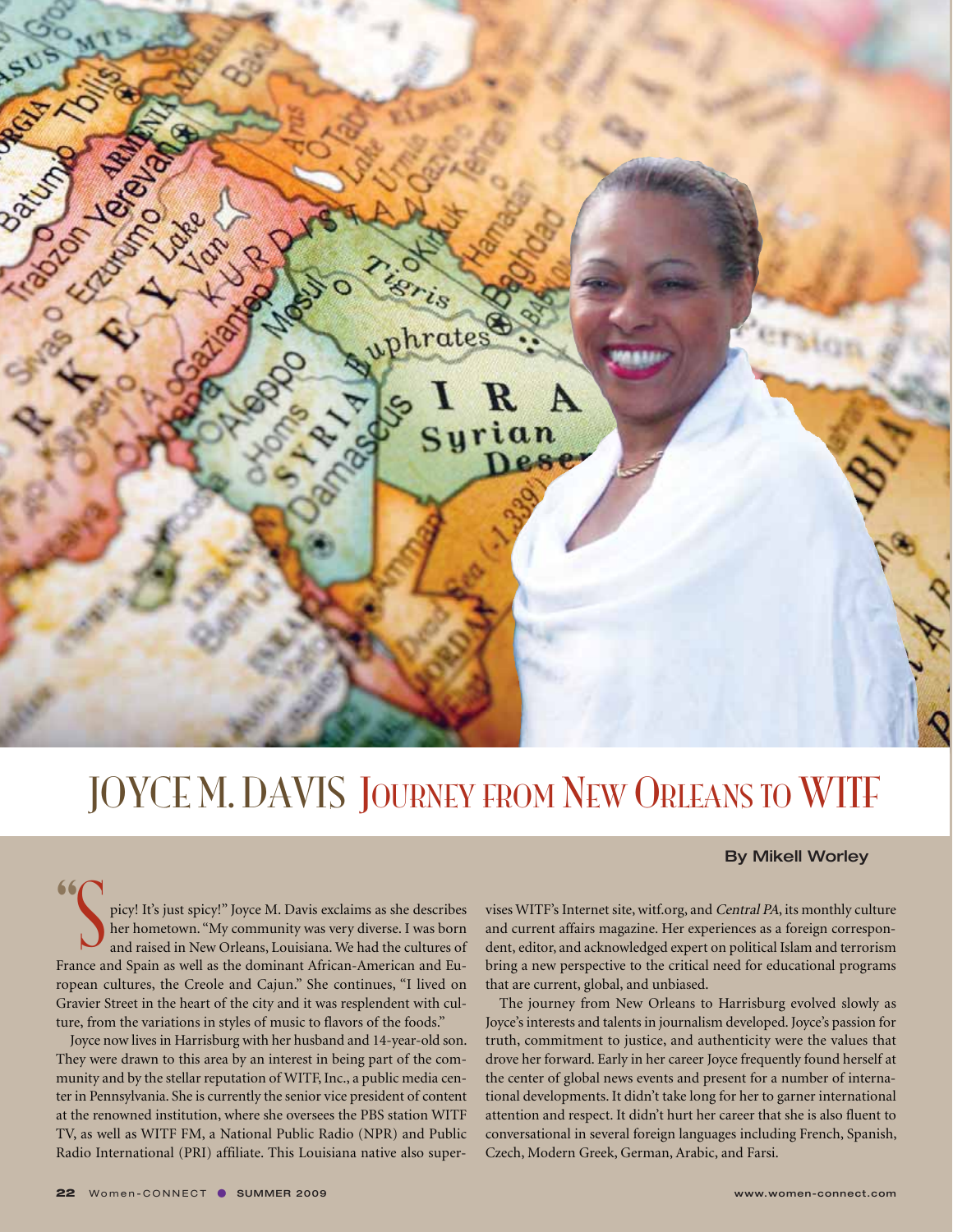

Joyce's career in journalism began at the New Orleans Times-Picayune when she was a college student in 1972. She had every intention of staying with that periodical for the remainder of her career. Yet after 18 years, in 1990, she realized that God had other plans. Initially, she had written columns about tourist attractions, food, and the lighter side of travel, but later her articles began to address more serious issues. She interviewed world leaders including Yasser Arafat, then head of the Palestine Liberation Organization 1989, at his headquarters in exile in Tunisia. Her work caught the attention of NPR a year later and they recruited her to lead their coverage of the Middle East. "At that time, pre-1990s, NPR was an alternative news source – funky with a different perspective," she notes.

For seven years Joyce worked for NPR, based in Washington, D.C., where she was the lead editor for the organization's coverage of the Middle East and Africa, spearheading its acclaimed coverage of the first Persian Gulf War. In 1993 she was promoted to deputy foreign editor, and later served as senior foreign editor and director of news staffing. She traveled extensively and became an authoritative voice for the events of the Middle East. Joyce's dedication to authentic journalism was instrumental in NPR's evolution into a respected major news source. Policy makers and politicians began to refer to NPR for accurate and current information. Other listeners followed suit and NPR is now considered equally credible with the New York Times and the Washington Post.

Knight-Ridder Newspapers, Inc., then the nation's second largest newspaper organization and owner of more than 30 of the most

respected newspapers across the country including the Philadelphia Inquirer, the Miami Herald, Fort Worth Star Telegram, the San Jose Mercury News, and the Detroit Free Press, hired Joyce in 1997 as deputy foreign editor. In that position she supervised foreign reports and staff, assigned and edited reports, and oversaw the budget of the foreign bureaus as well as writing and editing special projects.

In addition to her journalism career, Joyce is the author of two books. Her first Between Jihad (War) and Salaam (Peace): Profiles in Islam (1997) is a collection of interviews with more than a dozen Muslim leaders. Joyce obtained these interviews by building trust through her reputation as a fair and honest journalist. The interviews were conducted in 1993 and 1994 when few Westerners had access to leaders in the Middle East.

When I asked if she ever felt personally threatened at these meetings, Joyce began to recite the 23<sup>rd</sup> Psalm ". . . though I walk through the valley of the shadow of death, I will fear no evil . . . Thy rod and Thy staff they comfort me . . . ." She added, "When you have been assigned by God to go where

> you have been guided to serve, you rise above the fear. Let me tell you about my next book, Martyrs: Innocence,

Vengeance and Despair in the Middle East (2003). For this book I visited refugee camps in Lebanon to speak directly with terrorists."

Martyrs is an attempt to understand the rationale of suicide bombers. "In addition